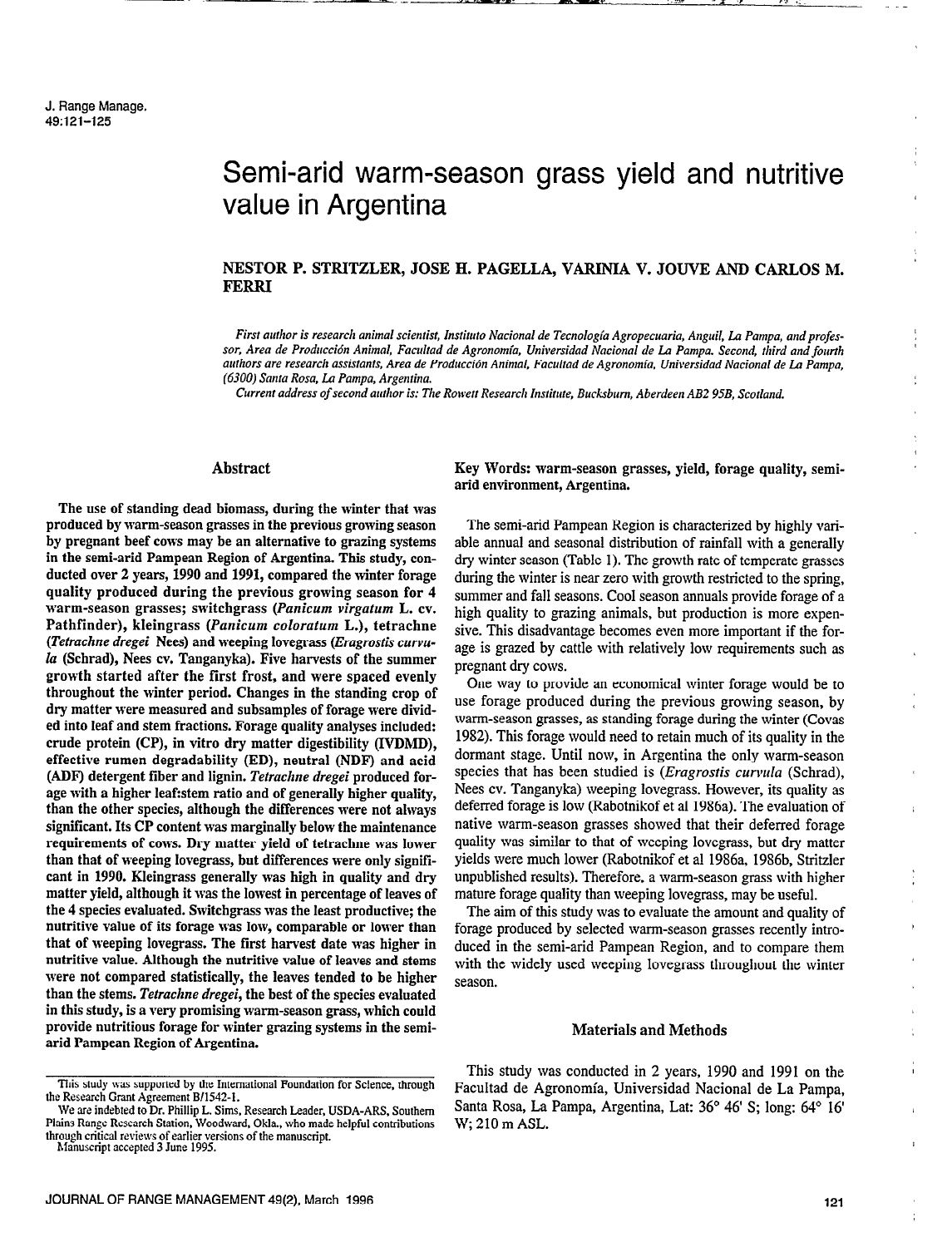Table 1. Monthly, Annual (from January to December) and Annual (from October to September next year) rainfall (in mm) for 1989,1990, and 1991 at the Facultad de Agronomia, Universidad National de La Pampa, Santa Rosa, La Pampa, Argentina.

| Year             |       |      |       |      |      |      | Month |      |              |      |       |       | Ann.<br>(Jan- | Annual | Annual<br>Oct. 1989- Oct. 1990- |
|------------------|-------|------|-------|------|------|------|-------|------|--------------|------|-------|-------|---------------|--------|---------------------------------|
|                  | Jan   | Feb. | Mar.  | Apr. | May. | June | July  | Aug. | Sept         | Oct. | Nov.  | Dec.  | Dec.          |        | Sep. 1990 Sep. 1991)            |
|                  |       |      |       |      |      |      |       |      | (mm) - - - - |      |       |       |               |        |                                 |
| 1989             | 40.9  | 66.1 | 108.6 | 1.9  | 79.3 | 10.1 | 59.9  | 46.7 | 16.6         | 36.4 | 83.9  | 224.1 | 774.5         |        |                                 |
| 1990             | 58.I  | 98.1 | 69.2  | 23.5 | 70.9 | 0.0  | 6.4   | 0.3  | 53.4         | 72.5 | 70.0  | 52.1  | 574.5         | 724.5  | 695.5                           |
| 1991<br>Long     | 182.5 | 59.0 | 15.4  | 21.0 | 55.2 | 46.5 | 17.1  | 36.7 | 67.5         | 52.3 | 167.9 | 274.4 | 995.5         |        |                                 |
| term-<br>average | 106.5 | 75.1 | 101.1 | 59.5 | 37.6 | 14.2 | 27.1  | 32.6 | 60.3         | 47.5 | 109.6 | 115.8 | 787           |        | 784.2                           |

The 4 warm-season grasses evaluated of were:

1. Weeping lovegrass (Eragrostis curvula (Schrad) Nees, cv. Tanganyka)

.-. -- \_---- .- -\_. -

- 2. Switchgrass (Panicum virgatum L. cv. Pathfinder)
- 3. Kleingrass (Panicum coloratum L.)
- 4. Tetrachne (Tetrachne dregei Nees)

Weeping lovegrass was considered as "control", as it is a well known, wide-spread forage species in our Region.

The 4 species were planted in plots of 4.20 m long by 2.40 m wide each, consisting of 4 rows spaced 0.60 m apart; each row consisted of 14 plants spaced 0.30 m apart. All the plots were planted between 27 March 1989 and 4 April 1989.

The plots were arranged into a randomized complete block design, with 5 harvest dates, spaced at approximately 1 month intervals during the winter and 3 replications for each species. The whole experiment, therefore, included 60 plots (4 species  $\times$  5 harvest dates  $\times$  3 replications).

The experimental stands of grasses were prepared for study by cutting all the plants to a uniform height of about 5 cm at the end of the winter season, 1989. During the growing season, weeds were controlled manually.

Harvesting was started after the first frost. Harvesting dates for the 2 years of observations were:

- 1.20 April 1990.17 April 1991
- 2.18 May 1990,16 May 1991
- 3.18 June 1990,17 June 1991
- 4. 16 July 1990, 15 July 1991
- 5.15 August 1990, 15 August 1991

After the last harvest of the first year, the plots were fertilized with 100 Kg N/ha (9 Sept. 1990).

On each harvest date, 3 plots of each species were clipped at about 5 cm from ground level. Total weight was recorded and a subsample of each was dried at 65°C for 72 hours, to estimate dry matter yields, ground through a 1 mm screen in a Wiley mill and stored for laboratory analyses. Another subsample of each plot was separated into leaf and stem fractions. Leaves consisted of blades, broken off at the sheath, and stems included heads, where present. After separation, both fractions were dried at 65°C for 72 hours, weighed to estimate the percentage of each plant part and ground and stored as described above for the whole plant.

As each harvest date included 12 plots (4 species and 3 replications), and 3 subsamples (leaf, stem, and whole plant) from each of them were obtained, the laboratory analyses were performed on 36 samples from each harvest date.

#### Laboratory Analyses

Crude protein content (CP) was determined by the semimicro Kieldahl method ( $N \times 6.25$ ); in vitro dry matter digestibility (IVDMD) was measured according to the method of Tilley and Terry (1963), modified by Alexander and McGowan (1966); neutral detergent fiber (NDF) and acid detergent fiber (ADF) analyses were performed as described by Goering and Van Soest (1970), and lignin content according to Christian (197 1).

The samples were also incubated *in sacco*, in nylon bags, in the rumens of three fistulated steers. The bags, made of polyamide cloth with a mean pore size of 50  $\mu$ , were tightly closed with a fishing line, and bound to a rubber stopper by a self clinching tie. To maintain a relationship of 12.5 mg dry matter/cm' of bag surface area, which was about  $130 \text{ cm}^2$  excluding closing area, 1.60 g of dry matter was included in each bag. The samples were incubated in the rumens for 72,48,36,24, 16, 12, and 8 hours, and withdrawn from the rumens, cleaned under running tap water for 5 minutes and washed in a washing machine with cold water for 1 hour. Another set of 3 nylon bags containing samples were incubated in distilled water at 38°C for 15 minutes, to determine initial washing losses. The cleaned nylon bags were then dried at 65°C for 12 hours and weighed.

The effective degradability of forage in the rumen (ED) of each sample was calculated as described by McDonald (1981):

$$
ED = a + \underline{b \cdot c} \, EXP \, (- (c + k) \, T) \tag{1}
$$

where:

 $ED = effective$  degradability

- $a =$  initial washing loss
- $b =$  potential degradation
- $c =$  degradation rate
- $k =$  rumen outflow rate (given)
- $T =$  time (in hours)

## Stastical Procedure

The results for each parameter measured were statistically treated, within year and plant part, by analysis of variance. Means with significant differences were compared using Tukey's test (Sokal and Rohlf 1979).

## Results and Discussion

### Comparison Between Species

The amount of mature standing forage over the winter period for both years of the study averaged from 5,442 kg/ha for switch-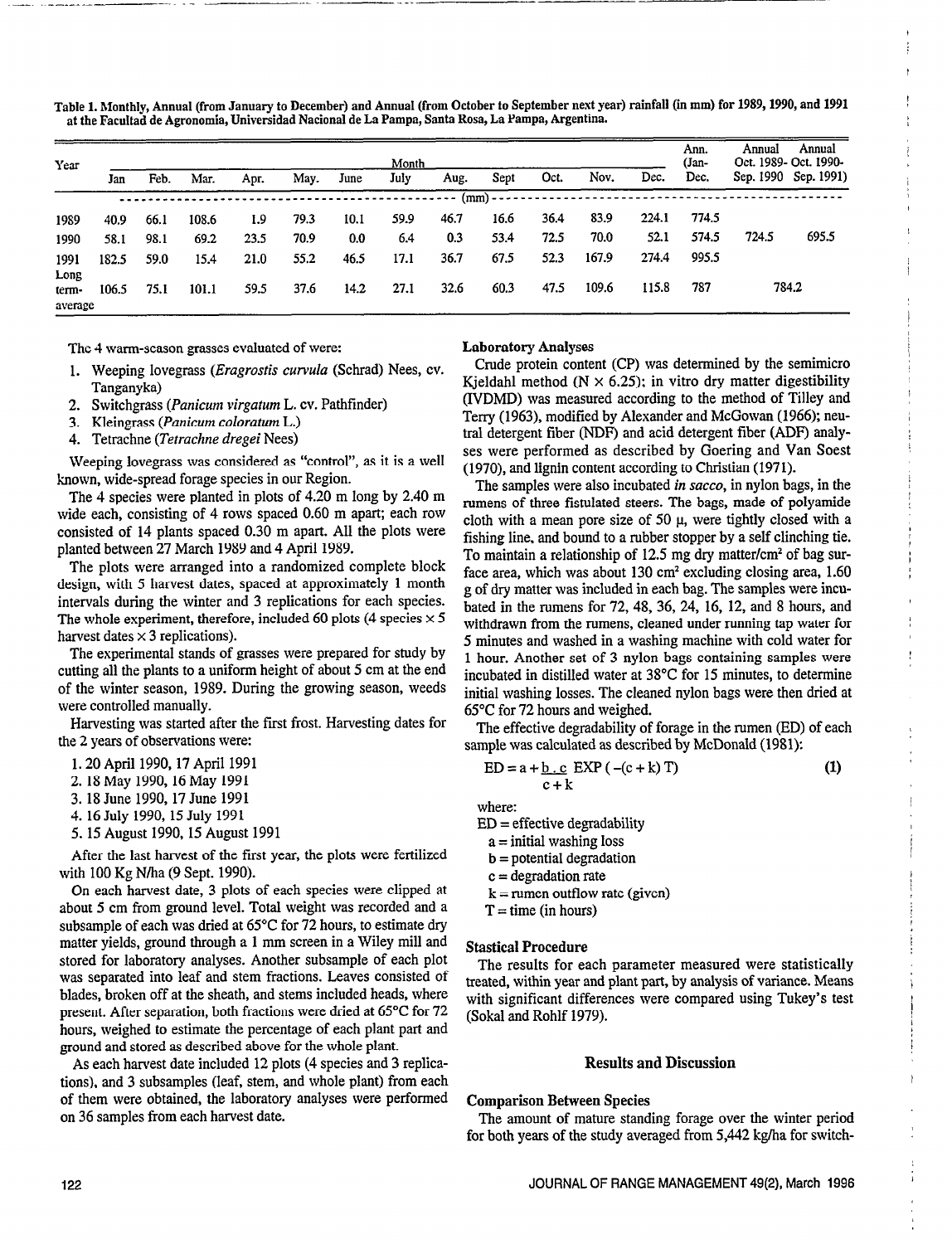|                      |                      |                 | Year          |                      |                   |               |                  | Average     |               |
|----------------------|----------------------|-----------------|---------------|----------------------|-------------------|---------------|------------------|-------------|---------------|
| <b>Species</b>       |                      | 1990            |               |                      | 1991              |               |                  |             |               |
|                      | Drv<br>matter        | leaves          | leaf:<br>stem | Dry<br>matter        | leaves            | leaf:<br>stem | Dry<br>matter    | leaves      | leaf:<br>stem |
| Weeping<br>lovegrass | (kg/ha)<br>$10081^a$ | (%)<br>$47.1^a$ | 0.89          | (kg/ha)<br>$10182^3$ | (%)<br>$44.1^a$   | 0.79          | (kg/ha)<br>10132 | (%)<br>45.6 | 0.84          |
| Switchgrass          | 3874 <sup>b</sup>    | $30.0^\circ$    | 0.43          | $7099^a$             | $34.1^{b}$        | 0.52          | 5442             | 32.1        | 0.48          |
| Kleingrass           | 8552 <sup>a</sup>    | $13.2^4$        | 0.15          | $8096^a$             | 19.1 <sup>c</sup> | 0.24          | 8324             | 16.2        | 0.20          |
| Tetrachne            | 5294 <sup>b</sup>    | $39.0^b$        | 0.64          | $7252^a$             | 43.8 <sup>a</sup> | 0.78          | 6213             | 41.4        | 0.71          |

Table 2. Dry matter yield (in kglha) of whole plant, percentage of leaves and leafistem ratio, on dry matter basis, of 4 warm-season grasses (means of 5 harvest dates).

Values within a column, followed by different letter are significantly different (P<0.05).

grass to a high of over 10,000 kg/ha for weeping lovegrass. In general, weeping lovegrass produced the most forage, kleingrass second, tetrachne third and switchgrass the least (Table 2). The differences in standing forage over the winter were significant (PcO.05) only for the 2 most productive grasses compared to the 2 other grasses during the first year of the study only. There were no significant differences in herbage yields in 1991 even though, yields ranged from about 7,100 to over 10,000 kg/ha.

The average annual, winter and summer temperatures at the study site were 15.6, 8.4, and  $22.7^{\circ}$  C, respectively.

Total annual rainfall varied from a low 574.5 mm in 1990 to 995.5 in 1991 (Table 1). This compares to 787 mm of longterm annual average rainfall collected at Facultad de Agronomia, Universidad Nacional de La Pampa . The difference between the 2 study years, 1990 and 1991, was considerably less if the rainfall is summed over a "crop year" that begins in October and runs through September of the following year. Moreover, considering a "crop year", the annual rainfall of 1990 and 1991 were not far from the longterm average (Table 1).

Over both study years, percentage of the leaves ranged from a low of 16% for kleingrass to over 40% of the dry matter in leaves for weeping lovegrass and tetrachne. There were significant differences in the percent leaves for the 4 grasses studied. In 1990 these differences were significant between each of these species (PcO.05). During 1991 there were no differences in percent leaves between weeping lovegrass and tetrachne but there were differences between these 2 grasses and switchgrass which had 34.1% leaves, and kleingrass which had 19.1 % leaves.

The statistical significance of differences between the forage

species and the error mean squares can be seen in Table 3.

Tetrachne dregei generally had the highest forage quality characteristics measured in this study. The CP content was highest (PcO.05) in tetrachne and lowest in switchgrass for all fractions, in both years, although some of the differences were not significant (Tables 3 and 5).

For all plant fractions, in both years, IVDMD of tetrachne was significantly higher (P<0.05) than that of weeping lovegrass and switchgrass. The IVDMD of kleingrass was also higher (P<0.05) than the values of weeping lovegrass and switchgrass, for all plant fractions in 1991 and for stem and whole plant in 1990. Stem digestibility for tetrachne and kleingrass ranged from 50 tc 55% early in the winter season to between 45 and 50% by the end of the winter period. The stem and whole plant fractions effective rumen degradability (ED) values were highest for kleingrass and tetrachne and lowest for weeping lovegrass. The effective degradability (ED) of leaves was highest for switchgrass (PcO.05) and lowest for weeping lovegrass.

The NDF content of leaves was highest in weeping lovegrass and lowest in switchgrass and kleingrass (PcO.05). The percentage of NDF of the stem fraction, on the other hand, was higest in switchgrass and lowest in kleingrass (PcO.05). The NDF content of the whole plant was higher for weeping lovegrass and switchgrass than for kleingrass and tetrachne (PcO.05). The percentage of ADF was highest for all fractions, in both years, in switchgrass (P<O.O5), while tetrachne tended to have the lowest values.

The lignin content of tetrachne averaged 5.66% across both years and was significantly lower than weeping Iovegrass and switchgrass (P<0.05).

The dry matter yield of weeping lovegrass tended to be higher

Table 3. Error mean squares and statistical significance of differences of quality parameters of forage (whole plant) produced by Weeping Lovegrass (W), Switchgrass (S), Kleingrass (K) and Tetrachne (T).

|                      |               |                                            |       | 1990      |       |            |       | 1991          |                                            |       |       |       |       |           |  |
|----------------------|---------------|--------------------------------------------|-------|-----------|-------|------------|-------|---------------|--------------------------------------------|-------|-------|-------|-------|-----------|--|
| Quality<br>Parameter | Error<br>mean | Statistical significance of<br>differences |       |           |       |            |       | Error<br>mean | Statistical significance of<br>differences |       |       |       |       |           |  |
|                      | squares       | W-S                                        | $W-K$ | $W-T$     | $S-K$ | $S-T$      | K-T   | squares       | W-S                                        | $W-K$ | W-T   | S-K   | $S-T$ | $K-T$     |  |
| CP                   | 0.36          | $\pm\pm$                                   | NS    | $***$     | $***$ | **         | $***$ | 0.03          | $\ddagger$ +                               | $***$ | $***$ | $***$ | $***$ | $***$     |  |
| In vitro<br>DMD      | 19.91         | <b>NS</b>                                  | $***$ | $***$     | $***$ | $\bf{***}$ | NS    | 11.33         | <b>NS</b>                                  | **    | $***$ | 本本    | $***$ | <b>NS</b> |  |
| ED                   | 7.41          | $***$                                      | $***$ | $***$     | $***$ | $***$      | NS    | 8.12          | <b>NS</b>                                  | $***$ | $***$ | $***$ | $***$ | <b>NS</b> |  |
| <b>NDF</b>           | 2.32          | NS                                         | **    | <b>NS</b> | $***$ | <b>NS</b>  | NS    | 0.92          | $\ast$                                     | $***$ | $***$ | $***$ | $***$ | NS        |  |
| <b>ADF</b>           | 1.21          | $***$                                      | $***$ | <b>NS</b> | $***$ | $***$      | $***$ | 0.43          | $***$                                      | NS    | $***$ | $***$ | $***$ | $***$     |  |
| Lignin               | 0.21          | NS                                         | $***$ | $++$      | $***$ | $***$      | $***$ | 0.38          | NS                                         | $***$ | $***$ | $***$ | $***$ | $+ +$     |  |

 $\overline{\cdot}$  : P<0.05

 $*:{P<0.01}$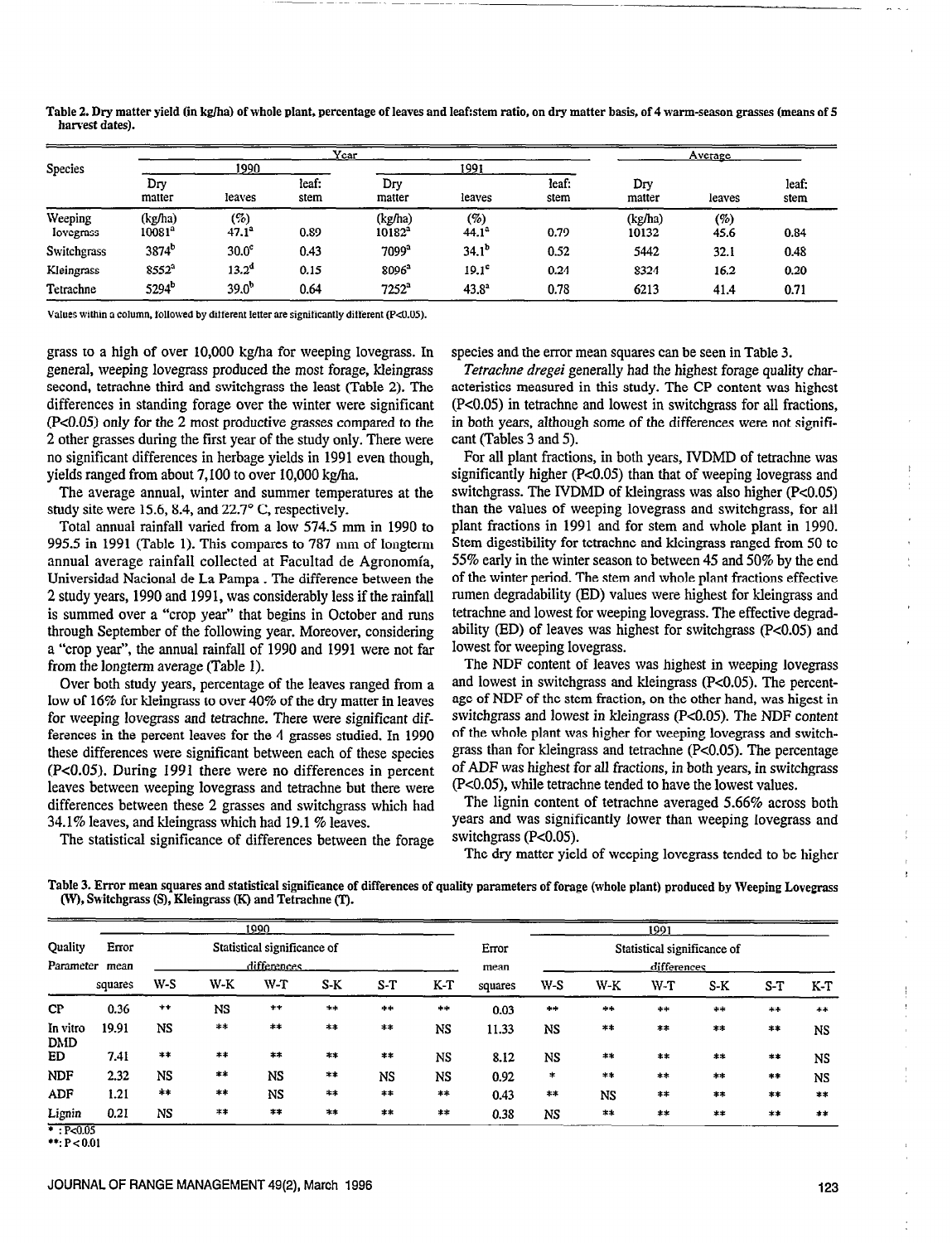in winter than the other species, but its quality was generally the lowest. On the other hand, tetrachne was generally the highest in CP, IVDMD and effective degradability and the lowest in NDF, ADF and lignin. In addition, tetrachne had a high percentage of leaves compared to the other species.

Kleingrass forage was generally of better quality than weeping lovegrass, while dry matter yields were about 2,000 kg/ha less (Table 2). The percentage of kleingrass leaves was the lowest of the 4 species evaluated. Kleingrass should be considered for forage production during the growing season, as it seems likely that its leaf: stem ratio would be better. Switchgrass, was the least productive species and its quality was rather low. Switchgrass stems were extremely low in quality (see Table 4). Switchgrass

Table 4. Quality parameters (means of 2 years) of leaves, stems and whole plant, produced by weeping lovegrass, switchgrass, kleingrass and tetrachne.

| Quality                | Plant fraction | Weeping         | Switch-  | Klein- | Tetrachne |
|------------------------|----------------|-----------------|----------|--------|-----------|
| parameter <sup>1</sup> |                | lovegrass grass |          | grass  |           |
|                        |                |                 | $--(\%)$ |        |           |
| Crude                  | Leaf           | 4.48            | 3.67     | 5.91   | 7.03      |
| protein                | Stem           | 3.29            | 1.83     | 2.91   | 4.18      |
|                        | Whole plant    | 3.83            | 2.41     | 3.40   | 5.30      |
| In vitro               | Leaf           | 48.30           | 49.00    | 52.30  | 54.40     |
| dry matter             | Stem           | 41.60           | 40.30    | 48.40  | 47.70     |
| digestibility          | Whole plant    | 44.60           | 43.30    | 49.00  | 50.40     |
| Effective              | Leaf           | 43.60           | 60.50    | 54.70  | 52.10     |
| degradability          | Stem           | 36.80           | 36.00    | 43.60  | 41.10     |
|                        | Whole plant    | 39.70           | 42.10    | 45.40  | 45.60     |
| Neutral                | Leaf           | 76.20           | 68.30    | 67.90  | 74.10     |
| detergent              | Stem           | 79.40           | 83.30    | 77.70  | 78.00     |
| fiber                  | Whole plant    | 78.00           | 78.50    | 75.90  | 76.40     |
| Acid                   | Leaf           | 40.00           | 44.20    | 38.20  | 37.20     |
| detergent              | Stem           | 44.50           | 49.80    | 45.90  | 42.30     |
| fiber                  | Whole plant    | 42.40           | 48.00    | 44.60  | 40.20     |
|                        | Leaf           | 5.53            | 5.12     | 4.62   | 4.66      |
| Lignin                 | Stem           | 7.37            | 7.21     | 6.93   | 6.54      |
|                        | Whole plant    | 6.53            | 6.51     | 6.55   | 5.76      |

leaves were low in CP content and while the IVDMD of switchgrass leaves were low, its effective degradibility (ED) was among the highest. These differences could be attributed to its comparatively low cell wall content and, within the cell wall, a higher hemicellulose: cellulose ratio (compare NDF and ADF values). The comparatively low cell wall percentage implies a relatively high cell content, which is highly soluble and degradable in the rumen. The high content of hemicellulose in the cell wall might have also contributed to the ED of leaves. Stritzler (1988) has shown that hemicellulose is digested at a higher rate and extent than cellulose.

#### Comparison Between Harvest Dates

Only the samples of the first harvest date were of significantly higher quality. Although there was a trend toward lower dry matter yields with successive harvest dates, these differences were not significant (Table 5). There were no significant differences in leaf percentage, and CP content among harvest dates. The IVDMD and effective degradability (ED) were not significantly different among harvest dates in 1990, but in 1991, harvest dates 1 and 2 had higher leaf IVDMD than 3, 4, and 5 and higher stem and whole plant fraction ED.

Table 5. Dry matter yield in (kg/ha) of whole plant, percentage of leaves and Leaf:stem ratio, on dry matter basis on each harvest date (means of the 4 grasses evaluated) over the 2 years.

|         | Year              |                   |      |                                                  |                   |      |  |  |  |
|---------|-------------------|-------------------|------|--------------------------------------------------|-------------------|------|--|--|--|
| Harvest |                   | 1990              |      | 1991                                             |                   |      |  |  |  |
| date    | Dry matter        |                   |      | Leaves Leaf: stem Dry matter % Leaves Leaf: stem |                   |      |  |  |  |
|         | (kg/ha)           | $( \% )$          |      | (kg/ha)                                          | (%)               |      |  |  |  |
|         | $8012^a$          | 31.6 <sup>a</sup> | 0.46 | 8179 <sup>a</sup>                                | 37.8 <sup>3</sup> | 0.61 |  |  |  |
| 2       | $7128^a$          | $33.4^a$          | 0.50 | $$500^3$                                         | $35.6^{\circ}$    | 0.55 |  |  |  |
| 3       | 6536 <sup>2</sup> | 30.1 <sup>3</sup> | 0.43 | 8119 <sup>3</sup>                                | $34.1^3$          | 0.52 |  |  |  |
| 4       | $6592^{\circ}$    | $33.6^4$          | 0.51 | $7425^3$                                         | $33.9^{a}$        | 0.51 |  |  |  |
| 5       | 6597 <sup>a</sup> | $32.9^{a}$        | 0.49 | $7895^3$                                         | $35.0^3$          | 0.54 |  |  |  |

Values within a column, followed by different letter, are significantly different (P<0.05).

Stem digestibility for tetrachne and kleingrass range from 50 to 55 early in the winter season to between 45 and 50% by the end of the winter period. The NDF, ADF, and lignin content of leaves, stems and whole plant fractions tended to increase with harvest date, in both years, but significant differences occurred (PcO.05) only between harvest dates 1 vs. 3,4, and 5.

The partitioning of aboveground biomass between stems and leaves has been reported recently (Ugherughe 1986, Coyne and Bradford 1986, Dabo et al 1987, Nordkvist et al 1987, McBee and Miller 1990). It is well known that the parts of the plant differ in quality, and that the nutritive value of leaves is generally higher than stems. As the ruminant seldom eats whole plants, whole plant analyses underestimate the nutritional value of forages. Stritzler et al (1986), offered forage of old world blnestem (Bothriochloa bladhii), a warm-season grass to ewes, ad libitum; the leaf: stem ratio of the offered forage was about 1:4, while the ratio was 1:11 in the refused feed, demonstrating that the animal preferentially consumes leaves. In the present study, the quality parameters were measured on the leaves, stems and whole plant. As expected (Terry and Tilley 1964), the nutritive value of leaves was higher than that of stems; these data may help to explain unexpected liveweight gain in animals grazing warm-season grasses (Reid et al 1988; Mullahey et al 1992), because the chemical analyses of whole plant samples show a nutritive value only enough to maintenance, while, due to selective grazing of leaves, the diet consumed by the animals is much higher in quality than that measured in the laboratory.

Numerous experiments have been carried out with weeping lovegrass (Fernández et al 1991), but no information is available in the Argentine literature concerning the 2 species of the genus Panicum evaluated in this study. This appears to be the first data on forage yield and quality produced by Panicum virgatum and Panicum coloratum in Argentina. The first study with Tetrachne dregei was recently reported (Frasinelli et al 1993).

The 2 species of the genus Panicum are well known in the United States of America, where they are important components of the grazing systems of the Southern Great Plains and other regions (Anderson and Matches 1983; Sanderson, 1992). Kleingrass forage is also being evaluated in other parts of the world (Minson 1971; Bansal et al 1986). However, most studies were on growing season forage (Jung et al 1990). In these studies where comparisons with our data could be made, their results agreed with ours and confirmed that they are high yielding species (Lugg et al 1987), with a low leaf: stem ratio (Sanderson 1992) and more nutritive leaves than stems (George and Obermann 1989; Mullahey et al 1992).